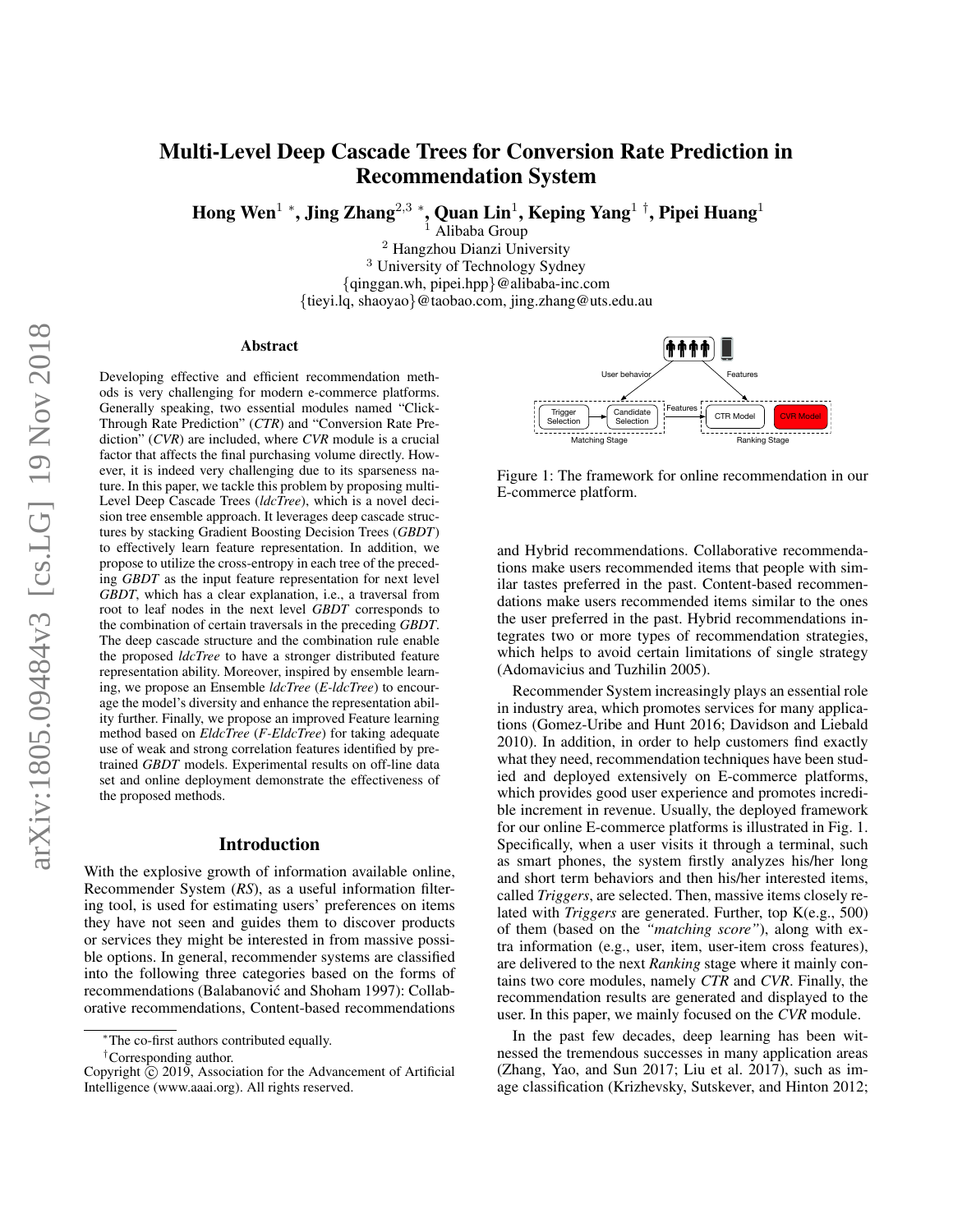Simonyan and Zisserman 2014) , speech recognition (Deng et al. 2010; 2013) and object detection (Girshick 2015; Ren et al. 2015). Meanwhile, recent studies also demonstrate its efficiency and effectiveness in coping with recommendation tasks(Elkahky, Song, and He 2015; Wang, Wang, and Yeung 2015; Chen et al. 2017; He et al. 2017; Huang et al. 2015; Yang et al. 2017; Guo et al. 2017). Though deep learning has been partially overcoming obstacles of conventional models and gaining momentum due to its state-of-the-art performances, it has apparent deficiencies, such as a huge amount of data and powerful computational facilities required for training, more importantly many hyper-parameters to be tuned. Recently, *gcForest* (Zhou and Feng 2017), an alternative to *DNN*, is proposed, which generates a deep forest ensemble, with a cascade structure to do representation learning. In addition, it achieves highly competitive performance compared with *DNN* for various domains' tasks while having fewer hyper-parameters.

In this paper, partially inspired by *gcForest* (Zhou and Feng 2017), we firstly propose a multi-Level Deep Cascade Trees model (short as *ldcTree*) to cope with the essential task *CVR prediction* in the "also view" module. *ldcTree* is another alternative to *DNN* and encourages to do representation learning by a level-by-level cascade structure. Specifically, it takes a multi-dimensional representational feature vector from preceding level and outputs its processing results to the next level by employing Gradient Boosting Decision Trees (*GBDT* ) models (Friedman 2001), where a new tree is created to model the residual of previous trees during each iteration, and a traversal from root node to a leaf node represents a combination rule of certain input features. One step further, we propose to utilize the cross-entropy value of each leaf node on the trees in the preceding level *GBDT* to construct the feature representation for the next level *GBDT*, which results a clear explanation of the spliting node in the next level *GBDT*, i.e., a traversal from root to a leaf node in next level *GBDT* indicates a combination rule of certain paths on the trees from preceding level *GBDT*. Then, inspired by the idea of ensemble learning, we proposed Ensemble *ldcTree* (short as *E-ldcTree*), which encourages the model's diversity and enhances the representation ability.

Furthermore, it is noteworthy that a small number of raw features contributes the majority of explanatory power while the remaining features have only a marginal contribution in *GBDT* models (He et al. 2014), which results in the importance of certain raw features can't be demonstrated. Therefore, we further proposed an improved Feature learning method based on the above *EldcTree*, named *F-EldcTree*, which takes more adequately use of weak and strong correlation features identified by pre-trained *GBDT* model at corresponding levels. The key contributions of this paper are:

- We propose a novel model *ldcTree* and its extension  $EldcTree$ , which are decision tree ensemble methods by exploiting the deep cascade structures and using a crossentropy based feature representation. It exhibits a strong feature representation ability and has a clear explanation.
- To the extent of our knowledge, our proposed *F-EldcTree* is the first recommendation work which adequately takes

into account weak and strong correlation features identified by pre-trained *GBDT* model at corresponding levels, and contributes more excellent ability for representation learning.

• We have successfully deployed the proposed methods to the recommendation module in our E-commerce platform, and carry out online experiments with more than 100M users and items, furthermore achieves 12 percent *CVR* improvement compared with the baseline model.

The rest of this paper is organized as follows. Section 2 briefly reviews existing related work. Section 3 describes the proposed approach in detail, followed by presenting experimental results on both off-line evaluation and online applications in Section 4. We conclude the paper in Section 5.

# Related work

# Conversion Rate Prediction

Conversions are very rare events and only a very small portion of the users will eventually convert after clicking or being shown, resulting in extremely challenging for building thus models (Mahdian and Tomak 2007; Chapelle, Manavoglu, and Rosales 2015; Rosales, Cheng, and Manavoglu 2012; Oentaryo et al. 2014). In addition, it can be broadly divided to two categories of Post View Conversion (*PVC*) and Post Click Conversion (*PCC*), which means conversion after viewing an item without having clicked it itself and conversion after having clicked, respectively. In the context of this paper, conversion refers to the purchase event that occurs after a user clicking an item, i.e. post click conversions (*PCC*) (Rosales, Cheng, and Manavoglu 2012).

# Tree based Feature Representation

*GBDT* follows the Gradient Boosting Machine (*GBM*) (Friedman 2001), which produces competitive, highly robust, interpretable procedures for both regression and classification, especially appropriate for mining less than clean data. In literature (He et al. 2014), a hybrid model, combining *GBDT* with Logistic Regression (*LR*), outperforms either of these methods on their own. It treats each individual tree as a bin feature and takes the index of the leaf node an instance ends up falling in as value. Therefore, it converts a real-valued vector into a compact binary-valued vector, further included into the next linear model, i.e. *LR*. Compared with (He et al. 2014), our proposed method employs the cross-entropy based feature representation in a deep cascaded structure, which results in strong and explainable representation ability, i.e., a traversal from root to a leaf node in next level *GBDT* indicates a combination rule of certain paths on the trees from preceding level *GBDT*.

*gcForest*, an alternative to deep neural networks for many tasks, is proposed in literature (Zhou and Feng 2017), which employs deep forest structure to do representation learning. Specifically, it takes a multi-dimensional class vector from preceding level, together with the original feature vector, as the inputs of next level. Our proposed methods mainly have two significant differences from *gcForest*: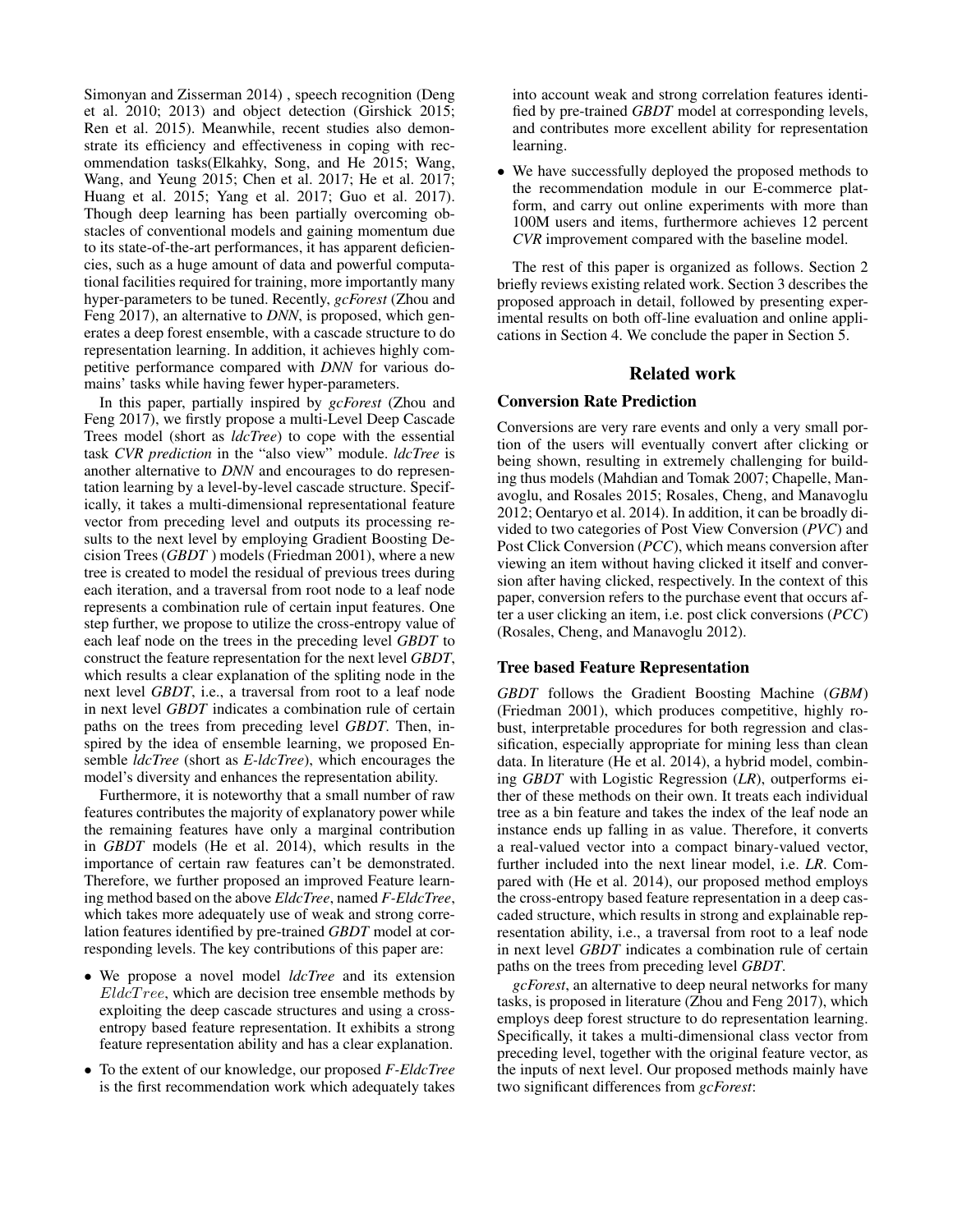- In *gcForest*, the class-specific prediction probabilities form a feature vector, further included into the next level forest after concatenating it with the original features. However, We employ *GBDT* as the base unit in the proposed deep cascade structure. In addition, we use the cross-entropy in each tree of the preceding *GBDT* as the feature representation for next level *GBDT*. The aforementioned two points lead to a more explainable feature representation ability of the proposed method, e.g., a traversal from root to a leaf node in next level *GBDT* indicates a combination rule of certain paths on the trees from preceding level *GBDT*.
- Compared with *gcForest*, Our method takes into account mutual complementarity between strong correlation features and weak correlation features for better representation learning.

# The Proposed Approach

In this section, we firstly proposed a novel multi-Level Deep Cascade Trees (*ldcTree*) to tackle the *CVR* prediction problem in recommendation. Specifically, the base structure of the *ldcTree* is constructed by stacking several *GBDT*s sequentially, and the cross-entropy of each leaf node in the preceding *GBDT* is calculated and used to form the input feature representation for the next *GBDT*. Moreover, inspired by the idea of ensemble learning, an improved structure of the *ldcTree* is proposed, named Ensemble *ldcTree* (*Eldc-Tree*), which further encourages the model's diversity and enhances the representation ability. Finally, we notice that a small number of features contributes the majority of explanatory power while the remaining features have only a marginal contribution in *GBDT* models (He et al. 2014), which leads to the importance of weak correlation features, especially the combination of weak correlation features, can't be revealed. Therefore, based on *EldcTree*, We propose an improved Feature learning method, named *F-EldcTree*. We will present the details in the following parts.

#### Representation Learning based on Cascade Trees

Inspired by representation learning in deep neural network which mostly relies on the level-by-level abstraction of features, we propose a novel method named *ldcTree* by employing the deep cascade tree structure. In *ldcTree*, levelby-level greedily learning towards the final target is carried out. Specifically, each level with a certain number of trees included in *GBDT*, receives the outputted features from its proceding level. Referring to Fig. 2, it is an illustration of *ldcTree*, where it contains two levels, with each level three trees and two trees respectively. To facilitate the narration, some mathematical notations are defined as follows:

- $S_{ijk}$ : the cross-entropy of the k-th leaf node of the j-th tree at level i.
- $I_{ijk}$ : the number of instances falling in the k-th leaf node of the  $j$ -th tree at level  $i$ .
- $\delta_{ijk}$ : the split threshold for the k-th node of the j-th tree at the level i.
- $L_{ij}$ : the number of leaf nodes of the j-th tree at level i.



Figure 2: Illustration of feature representation in the *ldcTree*. (a) an exemplar *GBDT* of three trees at level 1. (b) an exemplar *GBDT* at the next level of two trees. Each splitting node at the level 2 corresponds a split of paths in a certain tree at level 1. Please note the corresponding colors of paths at the two levels.

- $F_{ij}$ : the feature value at the j-th dimension of the feature at level i.
- $N_i$ : the number of trees for the *GBDT* model at level *i*.
- $h_{ij}(x^n)$ : the predicted probability of the n-th instance  $x^n$ on the j-th tree at the level  $i$ .
- $y_n$ : the ground truth label of the n-th instance  $x^n$ : 0 or 1 in our two class *CVR* problem.

Given an instance, according to the principle of *GBDT* model, each individual tree will produce a path from the root node to a leaf node. Instances are split into different paths and each leaf node will gather a certain part of them. Then, we define the cross-entropy  $S_{ijk}$  at each leaf node as:

$$
S_{ijk} = -\frac{1}{I_{ijk}} \sum_{m=1}^{I_{ijk}} [y_m \log(h_{ij}(x^m)) + (1 - y_m) \log(1 - h_{ij}(x^m))]
$$
\n(1)

Therefore, there are  $L_{ij}$  cross-entropy values on the j-th tree on the *i*-th level, i.e.,  $S_{ij1}, S_{ij2}, ..., S_{ijL_{ij}}$  and each of them is a possible instantiation of  $F_{ij}$ . For all the trees in a *GBDT* at the level i, we denote the feature representation as  $[F_{i1}, F_{i2}, ..., F_{iN_i}]$ , and use it as the inputs of the *GBDT* at the level  $i + 1$ .

Without loss of generality, assuming the feature  $F_{ij}$  with the best *gini* value is chosen for splitting instances on the q-th node of the p-th tree at the level  $i + 1$ . The split threshold  $\delta_{(i+1)pq}$  divides the set of  $S_{ij1}, S_{ij2}, ..., S_{ijL_{ij}}$ , into two subsets  $S_{ij}^+, S_{ij}^-$ :

)<br>A

$$
S_{ij}^{+} = \bigcup_{p=1}^{L_{ij}} I(S_{ijp} > \delta_{(i+1)pq}) S_{ijp}
$$
 (2)

$$
S_{ij}^{-} = \bigcup_{p=1}^{L_{ij}} I(S_{ijp} \le \delta_{(i+1)pq}) S_{ijp}
$$
 (3)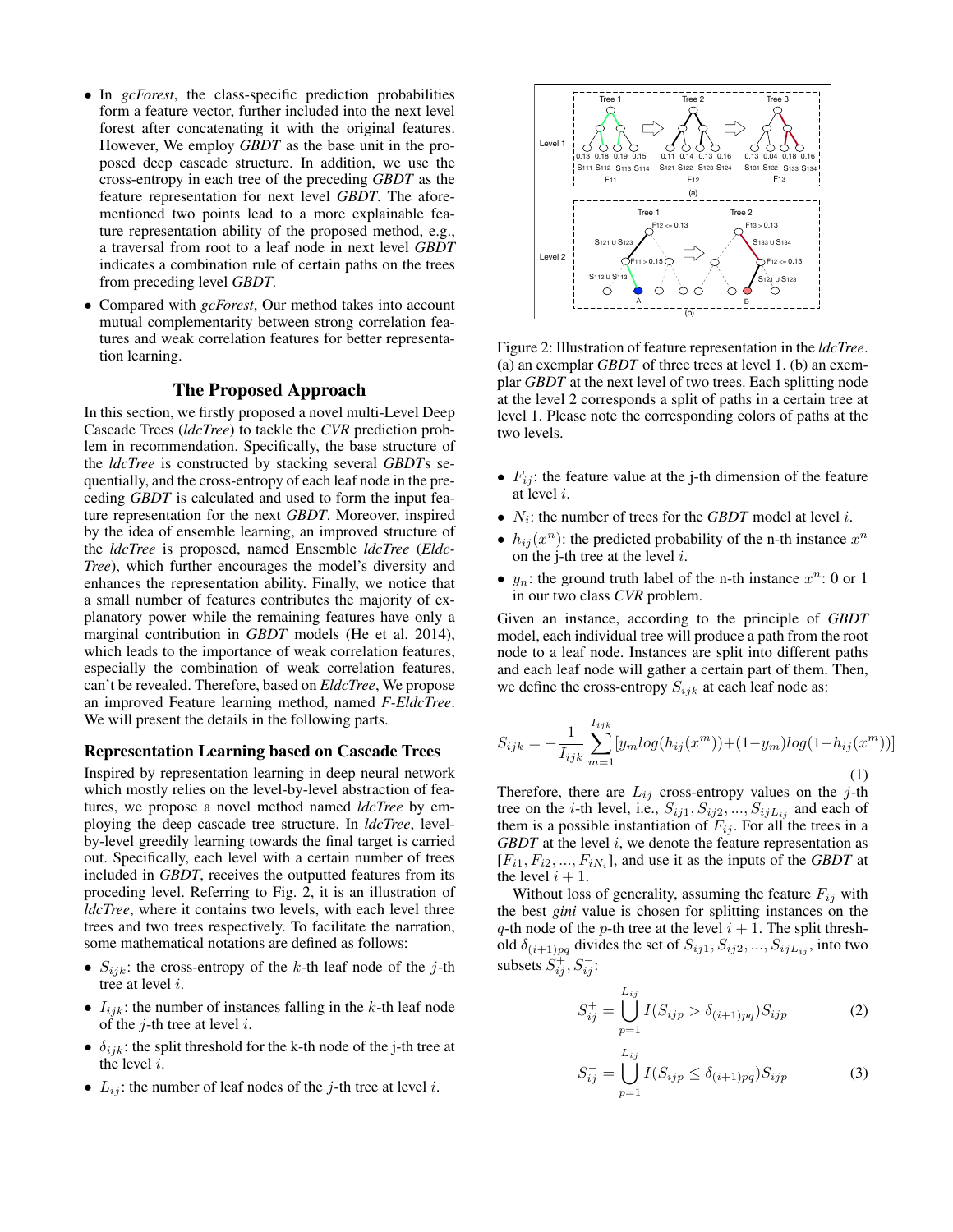where  $I(z)$  is an indicator faction that outputs 1 if z is true and zero otherwise.

Remark 1. *By using cross-entropy as the basic feature representation for leaf nodes, the proposed* ldcT ree *has a clear explanation: i.e., a traversal from root to leaf nodes in the next level GBDT corresponds to the combination of certain traversals in the preceding GBDT, which also leads to a distributed feature representation ability.*

*Explanation:* Usually,  $\delta_{(i+1)pq}$  in Eq.(2) and Eq.(3) takes a value from the set of  $S_{ij1}, \tilde{S}_{ij2}, ..., S_{ijL_{ij}}$ . The splitting process is carried out repeatedly until the stop rule for leaf nodes holds (We show an example in Fig. 2). It can be seen that, each element in  $S_{ij}^+$  or  $S_{ij}^-$  corresponds a path on the  $j$ -th tree of level i. Therefore, each splitting node at the level  $i + 1$  corresponds a split of paths in a certain tree at the preceding level  $i$ . Consequently, a path at the level  $i + 1$  corresponds a union of several paths at the preceding level i. It indicates the nature of the proposed  $ldcTree$ : *a clear explanation and a distributed feature representation ability*. As shown in Fig. 2, an instance is represented as a three-dimensional feature vector  $[F_{11}, F_{12}, F_{13}]$  after level 1 with three trees, where  $F_{11}$  takes a value from the set of 0.13, 0.18, 0.19, 0.15, analogously for  $F_{12}$  and  $F_{13}$ . Given  $[F_{11}, F_{12}, F_{13}]$  as the inputs at level 2,  $F_{12}$  is chosen as the split feature with the split threshold 0.13 on Tree 1, which leads to  $S_{121}, S_{123} \subset S_{12}^-$  and  $S_{122}, S_{124} \subset S_{12}^+$ . And analogously,  $S_{112}, S_{113} \subset \overline{S}_{11}^+$  and  $S_{111}, S_{114} \subset \overline{S}_{11}^-$ . Consequently, the union of paths at leaf node A can be represented as  $S_{12}^- \cap S_{11}^+$ , i.e.  $(S_{121} \cup S_{123}) \cap (S_{112} \cup S_{113})$ , and analogously for Tree 2.

Moreover, inspired by the ensemble learning idea, we propose an Ensemble *ldcTree* named *EldcTree* by constructing several parallel *ldcTree*s to enhance the representation ability further. As shown in Fig. 3, each horizontal part of the ensemble structure is a single *ldcTree*, and each vertical part of the ensemble structure are parallel *GBDT*s. Their initial input features for the first level of each *ldcTree* are different and chosen randomly from a raw feature pool which encourages the model's *diversity*. The last level's outputted features from each *ldcTree* are concatenated together and used as the input features of the last *GBDT* for final prediction. Here, the *diversity* in our model not only represents the nature of diverse abstracted high-level features, but also the value of inherent ensemble learning. For example, each individual *Horizontal* structure randomly choose a subset of features from the feature pool as input, which are then abstracted to different high-level features through the cascaded structure. It inherits the idea in feature engineering by learning highlevel features from different combinations of low-level raw features. Then, the final *GBDT* model, concatenating all the high-level features from preceding *ldcTree* as inputs, indeed follows the ensemble learning idea for further enhancing the performance of the entire model. It is noteworthy that such an ensemble structure is naturally apt to parallel implementation and have the potential for incremental learning, e.g., the idea used in broad learning system (Chen and Liu 2018). We leave it as a future work.



Figure 3: Illustration of the structure of *EldcTree*, where each horizontal part of the ensemble structure is a single *ldcTree*, and each vertical part of the ensemble structure are parallel *GBDT*s. The input features of the first level *GBDT*s are different and randomly chosen from a feature pool, which encourages the model's diversity. The outputted features from each *ldcTree* are concatenated together and used as the input features of the last *GBDT* for final prediction.

# Cascade Trees Associated With Weak Correlation Features

Though features can be chosen randomly from a given feature pool and used as the input features of each *ldcTree*, features indeed have different importance for prediction. In this paper, we use the *statistic Boosting Feature Importance* (He et al. 2014), which aims to capture the cumulative loss reduction attributable to a feature, to measure feature's importance. More specifically, a best feature is selected and split to maximize the squared error reduction during each tree node construction. Therefore, the importance of each feature is determined by summing the total reduction for itself across all the trees. Typically, a small number of features contributes the majority of explanatory power while the remaining features have only a marginal contribution in *GBDT* models. Here, we regard the features contributing the majority of explanatory power as SCF, i.e. "Strong Correlation Features", while features having only a marginal contribution as WCF, i.e. "Weak Correlation Features".

To take adequate use of *WCF*, we proposed an improved Feature learning method based on the above *Eldc-Tree*, named *F-EldcTree*, whose structure is showed in Fig. 4. In Fig. 4(a), a separated *GBDT* is pre-trained to identify the importance of all the initial raw features, and these features are further split into two subsets, namely *WCF* and *SCF*. Due to our practical lessons, single feature from *WCF* contributes little to final prediction results, while the combinations of these features from *WCF* not. Moreover, in *GBDT* models, a traversal from root to a leaf node in each tree indicates a combination rule of certain raw features. Therefore, we can resort to *GBDT* models for uniting certain features from *WCF* to take full advantage of them and collaborate with *SCF*s to further improve the prediction accuracy.

The strategies of randomly selecting features in *gcForest* (Zhou and Feng 2017) convinces us its effectiveness in ensemble learning. Therefore, in Fig. 4(b), features are also randomly chosen from *WCF*s during the first level *GBDT* training stage of each *ldcTree*, which not only can learn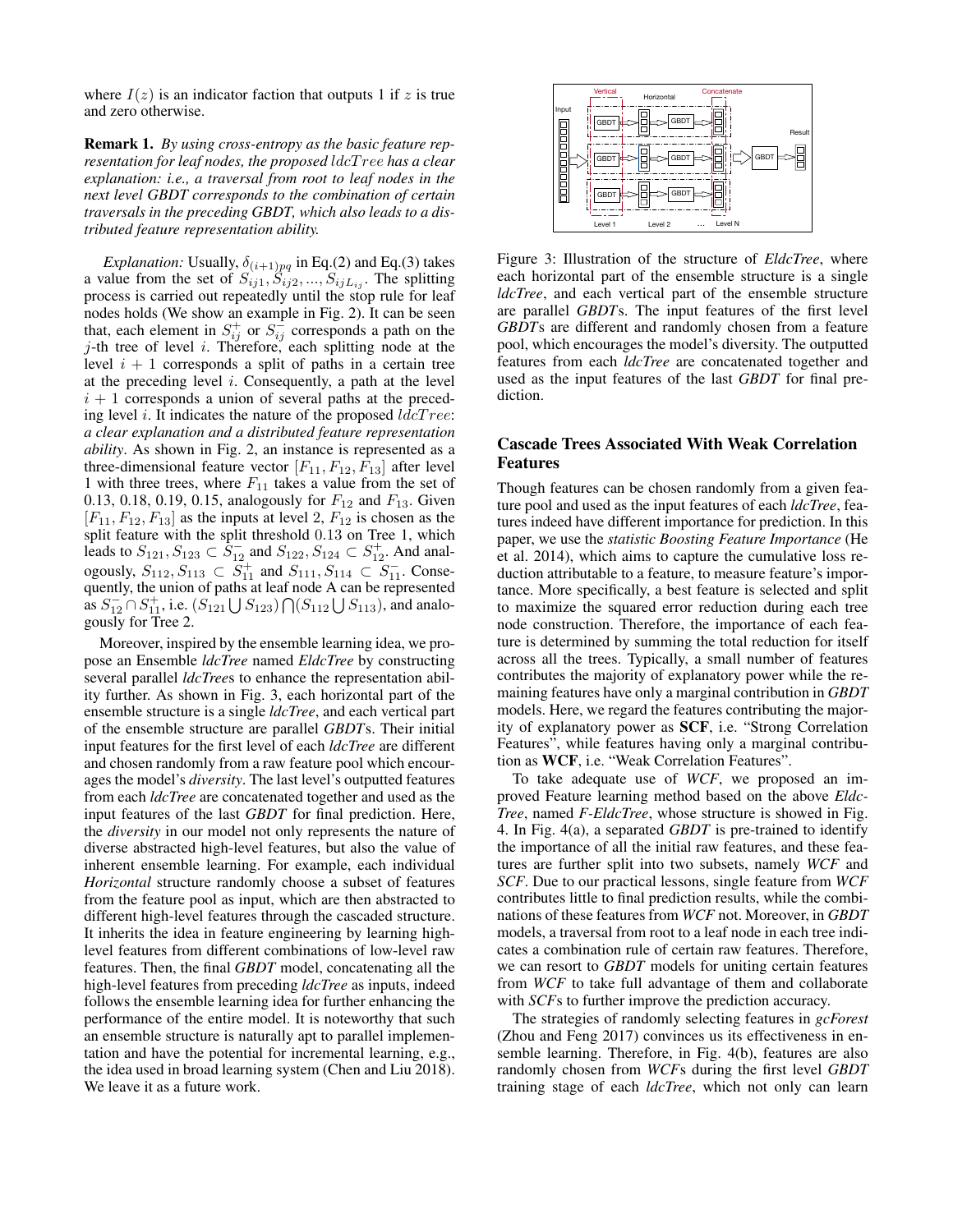the combination of certain *WCF*s, but also encourages the model's diversity and enhances the representation ability further. For *GBDT*s at the remaining levels of each *ldc-Tree*, their input features consists of two parts: one is the representational features from the preceding level, the other is randomly chosen from the *SCF*s. In this way, the *F-EldcTree* starts learning features from *WCF*s and combines the learned features (i.e., the combinations of *WCF*s) with *SCF*s little by little. Lastly, an additional *GBDT* model concatenates all the representational features from *ldcTree*s as the inputs for final results.

# Experimental results

To evaluate the effectiveness of the proposed method, we conducted extensive experiments including off-line and online evaluations. First, we present the evaluation settings including data set preparation, evaluation metrics, a brief description of related comparison methods, and the hyperparameters settings of the proposed method. Then, we present the experimental results of different methods on the off-line data set along with the analysis. Finally, we present experimental results of different methods for online deployment through A/B test.

### Evaluation settings

Data set preparation The off-line benchmark data set was constructed from the real click and purchase logs of our recommendation module in several consecutive days of December, 2017. And it consists of more than 100M instances, each of which contains user/item features and label (here, an individual id for each instance, while label is positive if purchase after clicking, or negative if no purchase after clicking). When preparing off-line benchmark data set, we divided the whole benchmark data into three disjoint parts according to the id, i.e., 40, 20 and 40 percent of the whole benchmark data for training data, validation data and test data respectively. Additionally, we extract hundreds of raw features including user features, item features and useritem cross features for each instance. For example, user features include users' ages, genders and purchasing powers, etc. Item features include items' prices, historical *CVR*s and Click-through Rate (*CTR*s), etc. User-item cross features include uses' historical *CVR*s, preference scores, etc, on items.

Evaluation metrics In order to comprehensively compare the performance of the propose method with other related methods, we adopt two commonly used metrics namely  $AUC$  (Area Under Curve) and  $F_1$  score based on precision and recall. Specifically, denoting all ground truth positive instances as *T* and all predicted positive instances as *P*, then precision and recall are defined as follows:

$$
precision = \frac{|P \bigcap T|}{|P|} \tag{4}
$$

$$
recall = \frac{|T \bigcap P|}{|T|} \tag{5}
$$

Then, the  $F_1$  score is defined as:

$$
F_1 = \frac{2 * precision * recall}{precision + recall}
$$
 (6)

Table 1: Hyper-parameters in *ldcTree* and *EldcTree*

| Parameters Name                               | Value         |  |  |
|-----------------------------------------------|---------------|--|--|
| the type of loss function                     | logistic loss |  |  |
| minimum instance numbers when node split      | 20            |  |  |
| sampling rate of train set for each iteration | 0.6           |  |  |
| sampling rate of features for each iteration  | 0.6           |  |  |
| the tree depth                                | 8             |  |  |
| the number of trees                           | 150           |  |  |
| learning rate                                 |               |  |  |

Related comparison methods In the following experiments, we compare the proposed method with other related methods including:

- *Naive GBDT*: We refer to a single *GBDT* model without level-by-level learning as *Naive GBDT*.
- *GBDT* + *LR*: First, feature representation is trained from a *GBDT* model. Then, it is used for *CVR* prediction by a Logistic Regression (LR). For feature representation, it calculated a bin feature for each individual tree by taking the index of the leaf node which an instance ends up falling in as the corresponding feature value. Therefore, it converts a real-valued raw feature vector into a compact binary-valued feature vector (He et al. 2014).
- *DNN*: Referring to (He et al. 2017), we design a *DNN* structure including three hidden layers and a prediction layer, where ReLU is used as the activation function for each hidden layer. We choose the hyper-parameters on the validation set. For instance, the number of units for each hidden layer is set as 128. Dropout rate is set as 0.5. We use the cross-entropy loss and *SGD* algorithm to train this *DNN* model.
- *gcForest*: Following our practical experience, we replace the Forests in the original *gcForest* (Zhou and Feng 2017) with *GBDT*s. Since the *CVR* prediction is a binary classification problem, a two-dimensional class-specific feature vector is obtained from each *GBDT*. Then, it is used along with the raw feature vector as the inputs of next level *GBDT* for learning deep feature representation further.

Moreover, we also evaluate the performance among our proposed *ldcTree*, *EldcTree* and *F-EldcTree* methods for demonstrating the effectiveness of ensemble learning and the adequate use of *WCF* and *SCF* at corresponding levels. It should also be noted that all methods use the same raw features as inputs if not specified (e.g., here, user, item and user-item cross features are included.)

.

Hyper-parameters settings We choose the hyperparameters of the proposed methods according to the *AUC* metric on the validation set. And the main hyper-parameters of the proposed methods we used in all the following concern experiments are shown in Tab. 1. Here, we take a critical parameter "the tree depth" as example to illustrate the process of parameter selection in *ldcTree* model. After sampling a small subset from the whole data, we train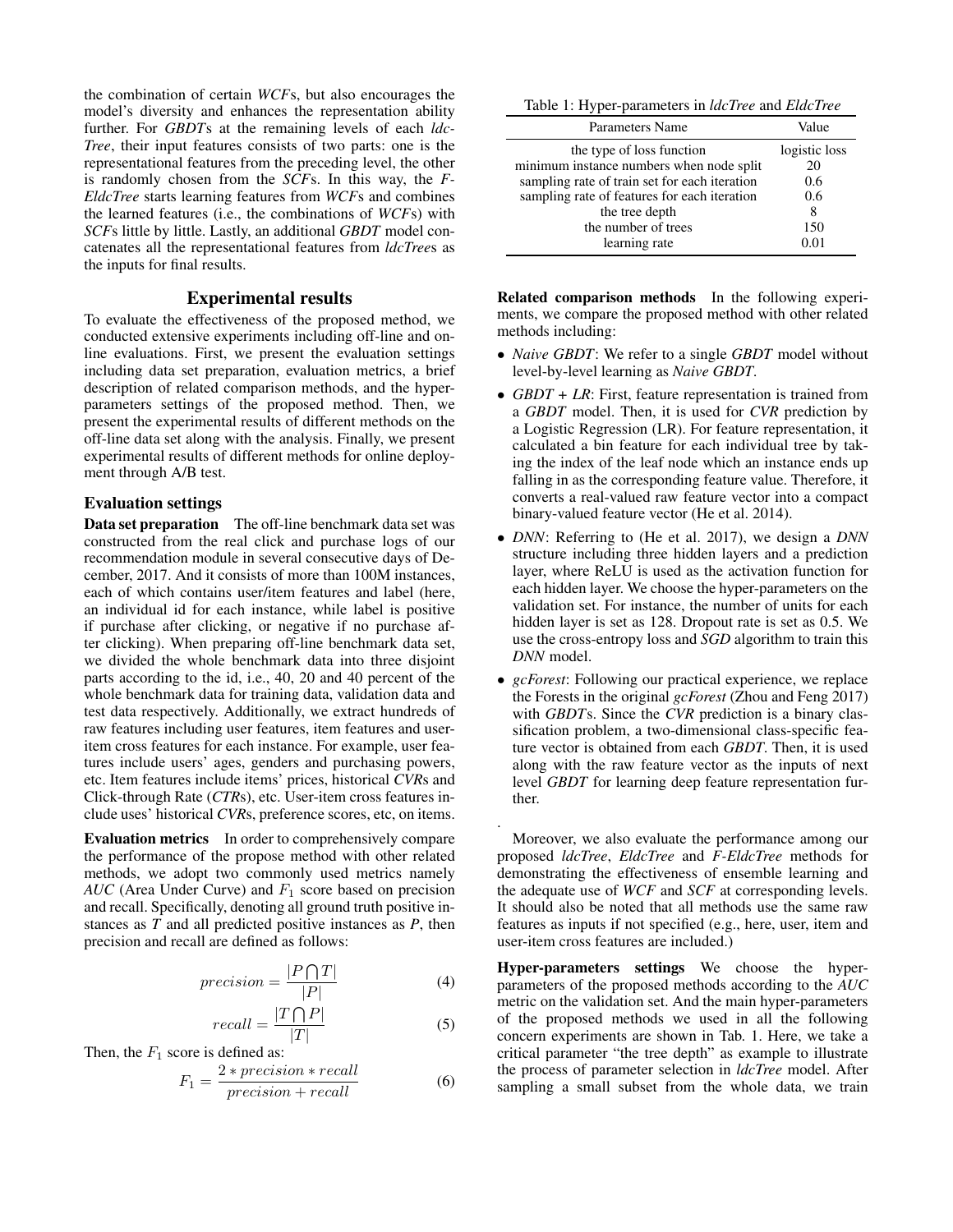

Figure 4: Illustration of the proposed *F-EldcTree* method, which utilizes weak correlation features and strong correlation features in a coordinated manner.

Table 2: The metric on Time Cost and the AUC in *ldcTree*

| Metric Name Depth 4 Depth 6 Depth 8 Depth 10 |       |       |             |             |
|----------------------------------------------|-------|-------|-------------|-------------|
| Time Cost(s)<br><i>AUC</i>                   | 0.783 | 0.789 | 15<br>0.794 | 26<br>0.797 |

different *ldcTree* models by changing the tree depth while fixing other settings. Results are shown in Tab. 2. It can be seen that the time cost for each iteration increases consistently with the growth of the tree depth, and the corresponding *AUC* on the validation set also increases. In addition, the time cost increases significantly when the depth increases from 8 to 10, while for the *AUC* value, it grows at a snail's pace. For example, marginal gains of 0.003 are achieved by increasing the depth from 8 to 10. Therefore, to achieve a trade-off between model capacity and complexity, we set the hyper-parameter "the tree depth" as 8. Moreover, *EldcTree* and *F-EldcTree* can refer to the same hyper-parameters as *ldcTree*. Finally, aforementioned naive experiments also taught us that the performance of models can't be boosted further while increasing the tree depth blindly.

### Comparison results on off-line dataset

We report the  $AUC$  values and  $F_1$  scores of different methods on the off-line test set. The results are shown in Tab. 3 and Tab. 4, respectively. Referring to Tab. 3, it can be seen that the *GBDT + LR* method achieves a gain of 0.0039 compared to *Naive GBDT* due to the additional *LR* classifier. *DNN* and *gcForest* achieve better results than *GBDT + LR*. It convinces us that strong representation features are learned due to their deep structures. Our proposed method *ldcTree* achieves higher *AUC* values than certain related methods(such as *Naive GBDT*, *GBDT+LR*, *DNN*). Moreover, the proposed *EldcTree* achieves better *AUC* result than *ldcTree* due to the idea of ensemble learning. Finally, the further proposed *F-EldcTree* achieves the best result than all the other competitive methods by taking full use of *WCF* and *SCF* little by little, together with the idea of ensemble learning. And the gain is nearly 0.063 compared to the initial

Table 3: Comparison AUC results for all competitors.

| Method Name           | <b>AUC</b> |
|-----------------------|------------|
| Naive GBDT            | 0.7692     |
| $GBDT + LR$           | 0.7731     |
| <b>DNN</b>            | 0.7793     |
| gcForest              | 0.7854     |
| <i><b>ldcTree</b></i> | 0.7942     |
| EldcTree              | 0.8121     |
| F-EldcTree            | 0.8315     |

baseline *Naive GBDT*. According to our practical lessons, it should be noted that a gain of 0.01 in off-line *AUC* can lead to big increment in revenue in our online recommendation system. In conclusion, the significant gain over initial *Naive GBDT* convinces the effectiveness of the proposed deep cascade structure for stronger feature representation, and the gain over *gcForest* convinces the effectiveness of level-bylevel learning, for example, taking the outputs of preceding level as the inputs of the next level. Moreover, compared with *EldcTree*, results of *F-EldcTree* convince the idea by taking full use of weak and strong correlation features.

As for the  $F_1$  score, we report several values by setting different thresholds. First, we sort all the instances in a descending order according to the predicted score. Then, we choose 3 thresholds namely top@10%, top@20% and top@50% to split the predictions into positive and negative groups accordingly. Finally, we calculate the Precision, Recall and  $F_1$  scores of these predictions at different thresholds. Results are showed in Tab. 4. As can be seen, the proposed method achieves the best performance which is consistent with Tab. 3.

### Online evaluation results

Next, we firstly present the effectiveness of level-by-level learning through online contrastive experiments. Then, we further demonstrate the effectiveness of *F-EldcTree* by taking full advantage of *WCF* and *SCF* compared with other competitors. It should also be noted that all comparison methods use the same input features if not specified (e.g.,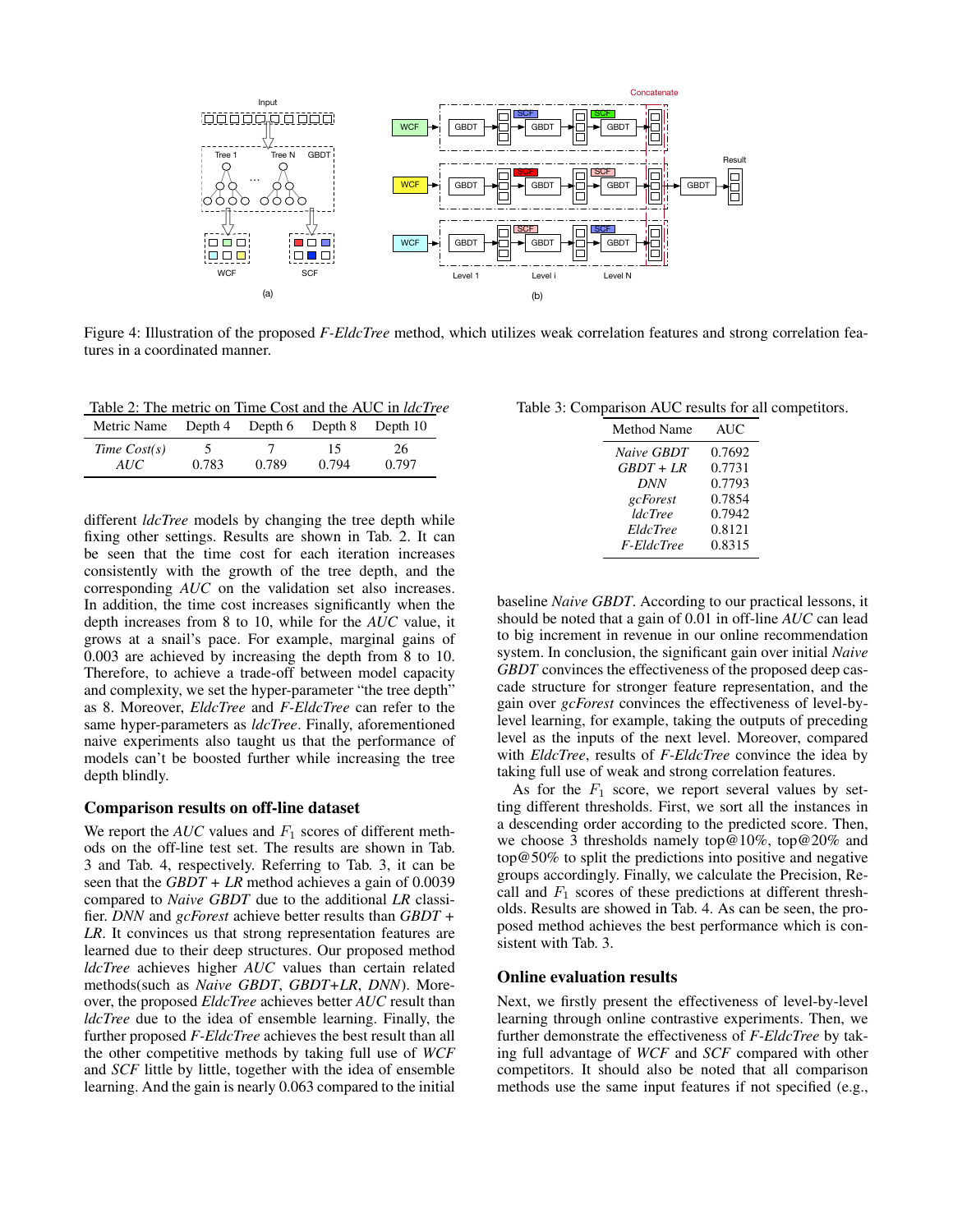Table 4: The Precision, Recall and  $F_1$  score for all the competitors.

| Method Name<br>Method Type |               | $top@10$ percent |        | $top@20$ percent |           |        | $top@50$ percent |           |           |          |
|----------------------------|---------------|------------------|--------|------------------|-----------|--------|------------------|-----------|-----------|----------|
|                            |               | Precision        | Recall | F1-Score         | Precision | Recall | F1-Score         | Precision | Recall    | F1-Score |
| Compare Methods            | Naive GBDT    | 5.75%            | 36.39% | $9.93\%$         | 4.16%     | 51.69% | $7.70\%$         | 2.42%     | 76.57%    | 4.68%    |
|                            | $GBDT+LR$     | $6.39\%$         | 37.40% | 10.92%           | $4.63\%$  | 54.16% | 8.52%            | 2.68%     | 78.71%    | 5.19%    |
|                            | <b>DNN</b>    | $6.79\%$         | 38.32% | 1.54%            | $4.92\%$  | 55.51% | $9.03\%$         | $2.85\%$  | 80.96%    | $5.51\%$ |
|                            | gcForest      | $6.82\%$         | 39.03% | $1.61\%$         | 4.94%     | 56.52% | $9.08\%$         | $2.87\%$  | 82.14%    | 5.54%    |
|                            | <i>dcTree</i> | $6.85\%$         | 39.86% | 1.69%            | 4.96%     | 57.72% | 9.13%            | 2.88%     | 82.92%    | 5.56%    |
| Our Methods                | EldcTree      | $7.44\%$         | 41.49% | 12.62%           | 5.39%     | 61.81% | 9.91%            | $3.13\%$  | 87.31\%   | $6.04\%$ |
|                            | F-EldcTree    | $8.16\%$         | 43.91% | 13.76%           | $5.91\%$  | 63.58% | $10.81\%$        | $3.43\%$  | $92.40\%$ | $6.61\%$ |

Table 5: The Effectiveness of level-by-level learning.

| Model Name      | Day 1     | Day 2     | Day 3     | Day 4   |
|-----------------|-----------|-----------|-----------|---------|
| Naive GBDT      | $100\%$   | $100\%$   | $100\%$   | $100\%$ |
| <i>ldcTree</i>  | $104.3\%$ | $104.1\%$ | 103.8%    | 103.9%  |
| <i>EldcTree</i> | $107.1\%$ | $107.4\%$ | $106.3\%$ | 106.8%  |



Figure 5: The online A/B test results on *CVR*. The initial baseline model marked in yellow is based on *Naive GBDT*. Here, all the comparison methods resort to the same features including user, item, and user-item cross features.

here, user, item and user-item cross features are included.). In addition, we fix all the other online recommendation modules unchanged except the *CVR* module.

The Effectiveness of level-by-level Learning For demonstrating the effectiveness of the proposed level-by-level learning, we implement *ldcTree* and *EldcTree* methods with the same features from *Naive GBDT*. After deploying them in the online recommendation system, we record four days' purchase logs and calculate the relative increasement in *CVR*. The A/B test results are showed in Tab. 5. It can be seen the proposed *ldcTree* method achieves more than 4% gain of *CVR* averagely, while *EldcTree* more than 7%. In addition, after analyzing the difference between the structures of the two methods, we find that the gain mainly comes from the stronger feature representation ability of the proposed deep cascade structure in *EldcTree*. It is consistent with the experimental results on the aforementioned off-line data set.

The Effectiveness of *F-EldcTree*. After demonstrating the effectiveness of utilizing level-by-level learning through online A/B experiments, we employed *F-EldcTree* for online environment. In addition, the features for other competitive methods are exactly the same with *F-EldcTree*. The A/B test results are showed in Fig. 5, where *gcForest* and *DNN* achieve better results than *Naive GBDT* due to their deep feature representation abilities. As for the proposed method, it achieves the best result, i.e. 12 percent increment in *CVR* among all the methods.

In a nutshell, considering the experimental results from both off-line and online tests, we conclude that the proposed method has a stronger feature representation ability due to its deep cascade structure and the adequate use of *WCF*s and *SCF*s at corresponding levels. Moreover, these two distinct characteristics enables the learned features to have a clear explanation as depicted in Section 3.1.

### Conclusions and future work

In this paper, we introduce effective and efficient distributed feature learning methods *ldcTree* and its extension *EldcTree*, which have a deep cascade structure by stacking several *GBDT* units sequentially. By using a cross-entropy based feature representation, it leads to a clear explanation and a distributed feature representation ability. Moreover, after taking into account mutual complementarity between strong correlation features and weak correlation features under the ensemble learning framework, the proposed method *F-EldcTree* achieves the best performance in both off-line and on-line experiments. Specifically, we successfully deploy the proposed method online in our E-commerce platform, it achieves a significant improvement compared with the previously baseline, i.e. 12 percent increment in *CVR*. Our methods have small training cost and are naturally apt to parallel implementation. In addition, it is promising to be applicable for other online advertising scenarios.

Future work may include the following two directions: 1) Incorporating more features, such as information from the parent nodes and sibling nodes for learning stronger feature representation. 2) Studying the end-to-end training method for jointly feature learning and classifying based on the proposed deep cascade tree structure.

# Acknowledgment

This work was partly supported by the National Natural Science Foundation of China (NSFC) under Grants 61806062